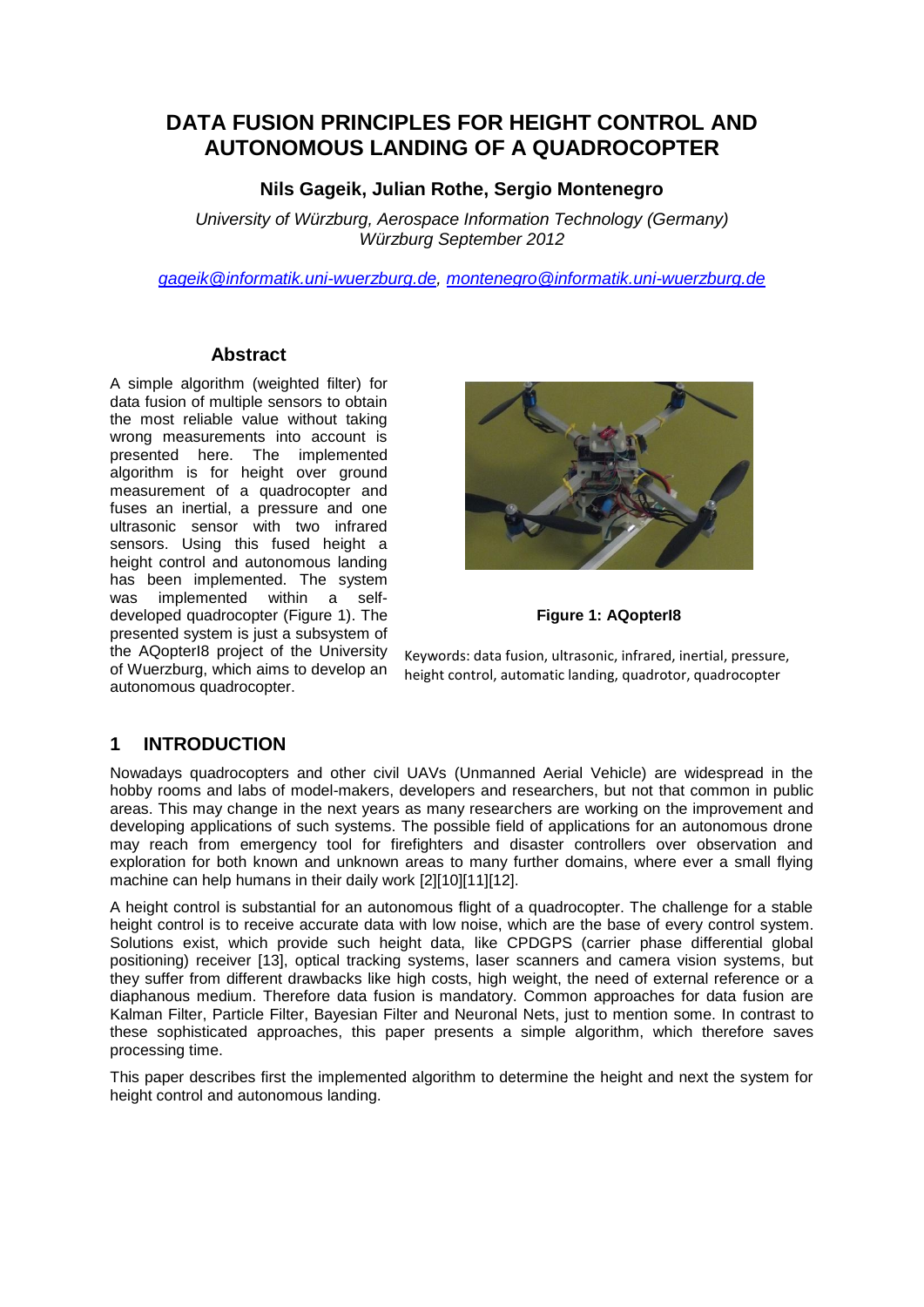### **2 PROBLEM**

Where ever multiple low-cost sensors like infrared and ultrasonic sensors are used together, it is necessary to have an algorithm to decide, which sensor can be trusted and which not. Ultrasonic sensors as well as infrared sensors tend to fail under certain circumstances like soft or diaphanous surfaces, smoke and bad reflections. Furthermore each sensor has a limited range of measurement. There is no low cost infrared sensor known to the authors, which can measure distances from 20cm to 500cm. The used ultrasonic sensor is not reliable after 220cm. Though one sensor nearly always measures the correct distance, most times one or more sensors fail. The difficulty is to detect the wrong sensors just by its measurement in the context of the others and the history, because each sensor returns just a measurement. Furthermore the system has to be capable to detect jumps, as there might be a sudden obstacle on the ground.

### **3 CONCEPT OF DATA FUSION**

The main idea of the data fusion is to use any kind of information to pick the best sensor. Information is the history of every sensor, the total history and the bearing of every sensor in this as well as the current measurements of each sensor. The sensors are divided between **main** data and **reference** data sensors. Main data are absolute (good) distance measurements like the distance measurements from an ultrasonic or an infrared sensor. Reference data are sensors, which cannot stand alone, but are used to evaluate the reliability of the main sensor data and help to decide between those sensors, wherever they exclude each other. Reference data can be the height change computed from an inertial or pressure sensor. On a long-term basis the height cannot be computed from an inertial sensor without huge errors because of integration drift, but it is quite accurate in short terms.

By comparing all possible sensor combinations of main data and reference data using a norm and by adding the own plausibility, a weight for every sensor is calculated. This weight is used to decide, which sensor is taken for the final result. The other sensor values are rejected following the idea, that only one out of several different measurements can be true.

## **3.1 General Concept Weighted Filter**

The weights used for the decision can be divided into three categories:

#### *3.1.1 Main Weight*

The Main Weight describes how good the measurement of one sensor fits to the measurements of the other main sensors. For every combination of main sensors, a *norm* value is calculated which depends on the measurement of two main sensors. Using three main sensors this would lead to two norms for every sensor. The main weight of every sensor is then the sum of the weights. One possible norm can be the Euclidean Distance (Euclidean Norm) or any other proper function.

Hence, the Main Weight *M*<sup>i</sup> of Sensor i can be computed with

$$
M_i = \sum_j \{ \alpha_j * norm(m_i, m_j) \} = \sum_j \{ \alpha_j * (m_i - m_j)^2 \},
$$

where  $m_i$  and  $m_i$  are the measurements of Main Sensor i and j, respectively.  $\alpha_j$  is a weight for every main sensor j.

#### *3.1.2 Reference Weight*

The Reference Weight describes how good the measurement of one sensor fits to the measurements of the reference sensors. The Reference Weight *R<sup>i</sup>* of every Sensor i is the sum of the same *norm* depending on the measurement  $m_i$  of Sensor i and the measurement  $r_i$  of each Reference Sensor j:

$$
R_i = \sum_j \{ \beta_j * norm(m_i, r_j) \}
$$

 $\beta_i$  is a weight for every reference sensor j. Inertial sensors may use the last output of the fusion.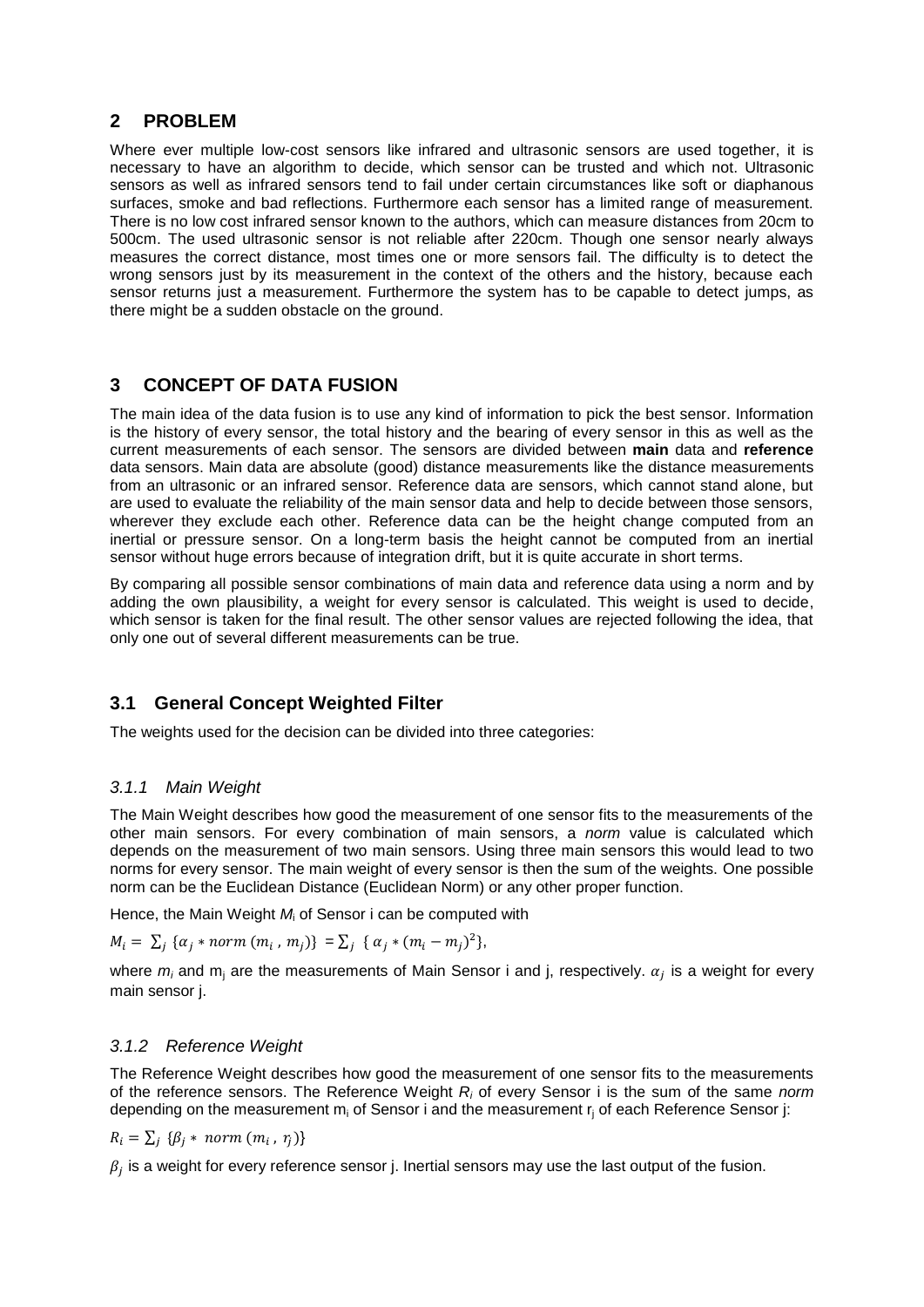#### *3.1.3 Own Weight*

The Own Weight describes how good the measurement of one sensor fits to its previous measurement. With the last measurement  $L_i$  an expected measurement  $E_i$  is computed using the estimated change S. Then the Own Weight is computed for every main sensor i using the norm between  $\mathsf{L}_{\mathsf{i}}$  and  $\mathsf{E}_{\mathsf{i}}$ :

(1) 
$$
E_i = L_i + S
$$
 (2)  $R_i = \gamma * norm (C_i, E_i)$ 

*S* can be computed using an inertial sensor or any other reference sensor or a combination, as proper.

#### *3.1.4 Total Weight*

The Total Weight  $T_i$  of Main Sensor i is computed using an exponential filter and the sum of all three sub weights:

$$
T_{i,k} = \delta * T_{i,k-1} + (1 - \delta) * (M_{i,k} + R_{i,k} + E_{i,k}),
$$

with k being the time index. The exponential filter brings the history into account using the cut-off factor  $\delta$ .

#### **3.2 Implemented Concept**

Though any number of main and reference data sensors can be implemented using this algorithm, the algorithm has been implemented twice with two main and two or three reference sensors. Because for most distances the two infrared sensors exclude each other because of their different measurement ranges and to overcome this problem merging these sensors in one total filter, first the infrared measurements are fused and the result is merged with the ultrasonic sensor in each case using the presented algorithm.

#### **4 IMPLEMENTATION OF HEIGHT ESTIMATION**

The implemented data fusion merges first two infrared sensors as main sensors using as reference sensors one ultrasonic, one pressure and one inertial sensor. The result is then merged with the ultrasonic sensor using as reference the same pressure and inertial sensor (Figure 2).

For sensors the infrared sensors GP2Y0A710K0F (100 – 550cm) and GP2Y0A02YK (20 – 150cm) from Sharp, the Pressure Sensor BMP085 from Bosch and the ultrasonic sensor SRF02 from Devantech has been implemented (Figure 3).





**Figure 3: Bottom Plate**

Left: Long IR Sensor GP2Y0A710K0F Middle Right: Ultrasonic Sensor SRF02 Right: Short IR Sensor GP2Y0A02YK

**Figure 2: Implemented Concept**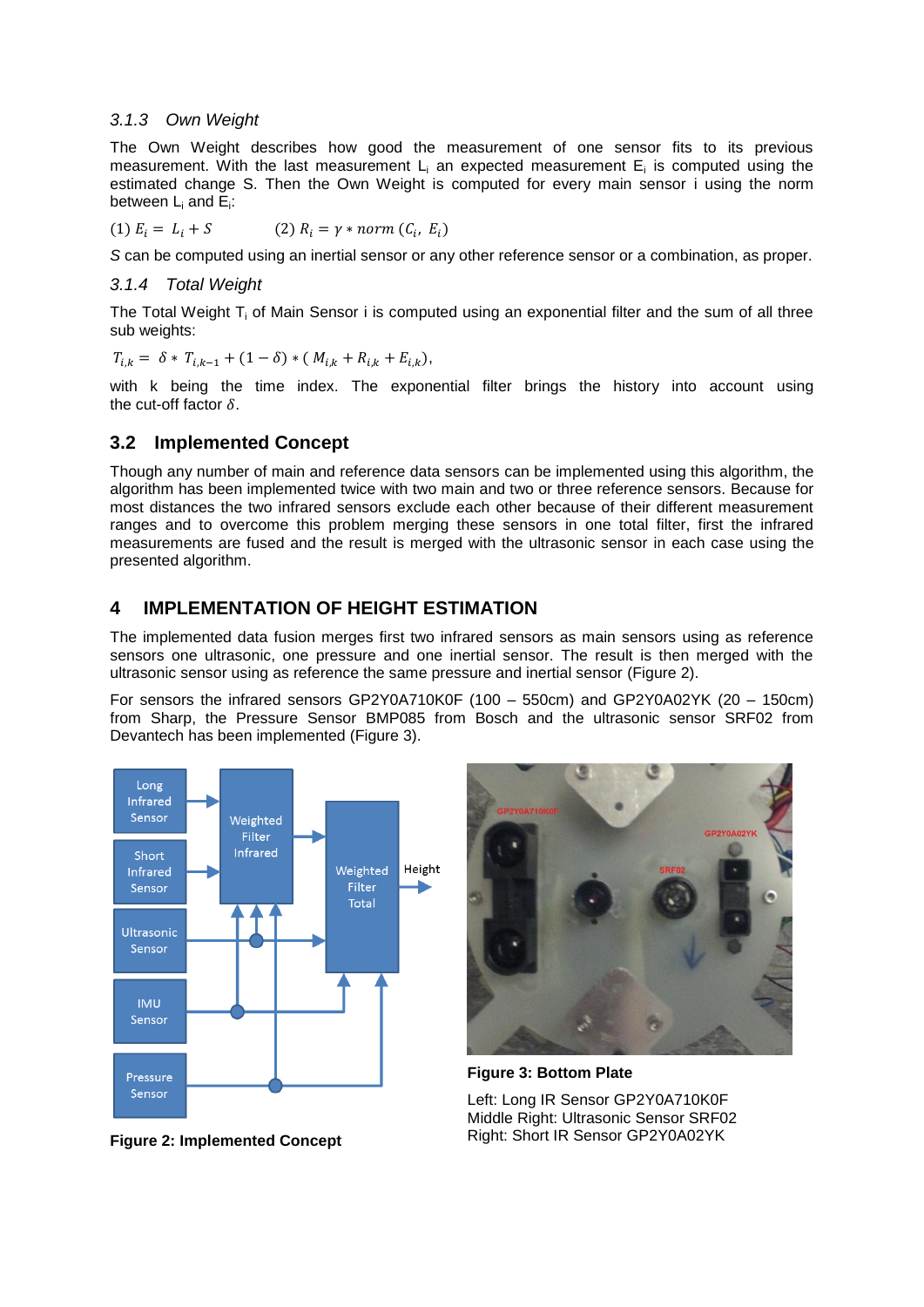## **5 HEIGHT CONTROL AND AUTONOMOUS LANDING**

For Height Control a PID Controller has been implemented using the Height Estimation as input. The set point for height can be changed by remote between 50cm and 300cm and the PID Controller is stable for every set point.

For Autonomous Landing a state machine with three stats has been implemented (Figure 4). Initially, the system is in state 0 using the height controller with set points defined by remote. If the Landing Commando is given, the quadrocopter switches to state 1 with a new set point for height of 30cm and the PID parameters of the system are changed for optimal landing. Since the lowest measurable height is ca. 20cm, just changing the set point to 0cm is not possible. Furthermore, for a safe landing from any distance, a higher set point with room for overshoot is better. As soon as the measured height is less than 60cm, the set point is lowered to 10cm for a smooth landing. After a distance of less than 30cm is measured, the input of the motors is no longer the output of the PID Controller, but the motors are simply steered and counted down beginning from the current valid hover gas, if not already less, to zero.



### **Figure 6: Total Fusion**

## **6 EVALUATION**

The performance of the height estimation, height control and autonomous landing has been separately evaluated using the optical tracking system PPT X4 from WorldViz [4] [14].

#### **6.1 Height Estimation**

The Height Estimation has been evaluated in two main experiments. In the first experiment, the quadrocopter was flying on different heights up to 450cm. The evaluation shows the drawbacks of the sensors and the total problem. The Long IR Sensor measures wrong values up to ca. 60 cm. The short IR Sensor fails at ca. 200cm. Nevertheless the IR Fusion picks the correct sensor [Fig. 5]. This result is forwarded to the total fusion. Figure 6 shows the result of the total fusion. Though the ultrasonic sensor has problems with measurements higher then 250cm, the correct sensor is picked. In the second experiment a jump simulating a sudden appereance of an obstacle has been simulated,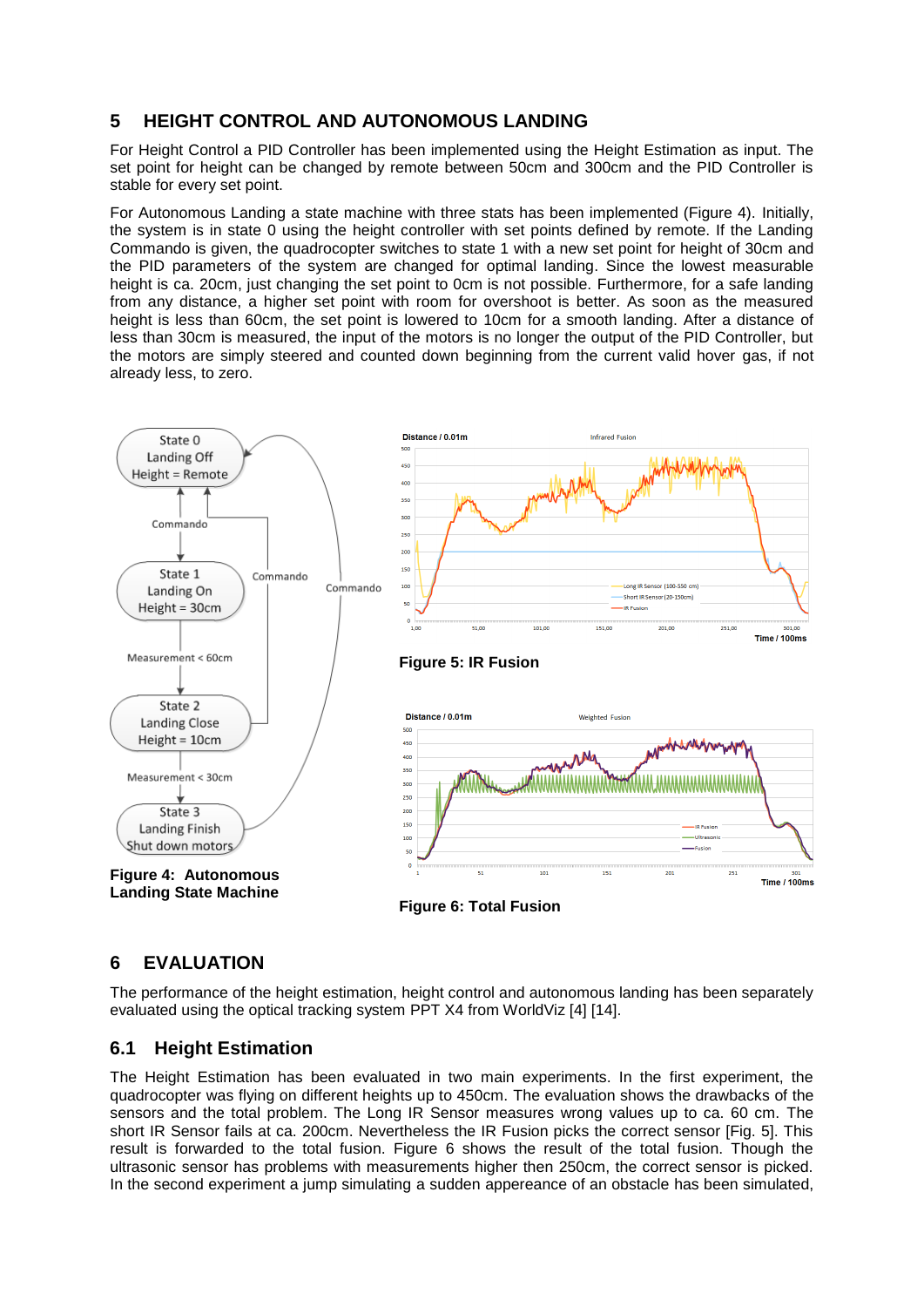

to figure out, if the filter is able to detect it. The system has been moved over a table. Figure 7 shows, that the table has been detected correctly when moving forth and backward.

**Figure 7: Jump Simulation**

**Figure 9: Autonomous Landing**

## **6.2 Height Control and Autonomous Landing**

The Height Control has been evaluated by flying on different heights between 50 and 400cm. Figure 8 shows the results of one flight starting from 50cm, chaning to about 125cm, changing back to 50cm and landing. The new height is reached within about 5 seconds and hold stable. The correctness of the height could be verified with the optical tracking, which was only used as reference and for evaluation [Fig. 8].

The Autonomous Landing has been investigated by landing from different heights. One big issue was the trade off between smooth and fast landing. The faster the quadrocopter comes down, the higher is the risk of overshooting and crashing on the ground. Beside that, as soon as the quadrocopter reaches the bottom level, wind reflected from the ground causes an extra force, which may make him to raise again. This has to be taken into account when setting up the landing control and therefore a easy approach like set total gas lower then the hover gas turns out to be not appropriate. The described algorithm (Fig. 3) has been implemented, enabling smooth landing from every level. Figure 9 shows one experiment, where the quadrocopter lands from 3m height within ca. 3 seconds.

### **6.3 Height Level Detection**

A Height Controlled Flight upwards a stairway [Fig. 10] demonstrates that the air pressure sensor is capable to detect the absolute level of the quadrocopter and therefore can be used to detect the level of a building, where the quadrocopter is at the moment. This is necessary for an autonomous indoor flight.